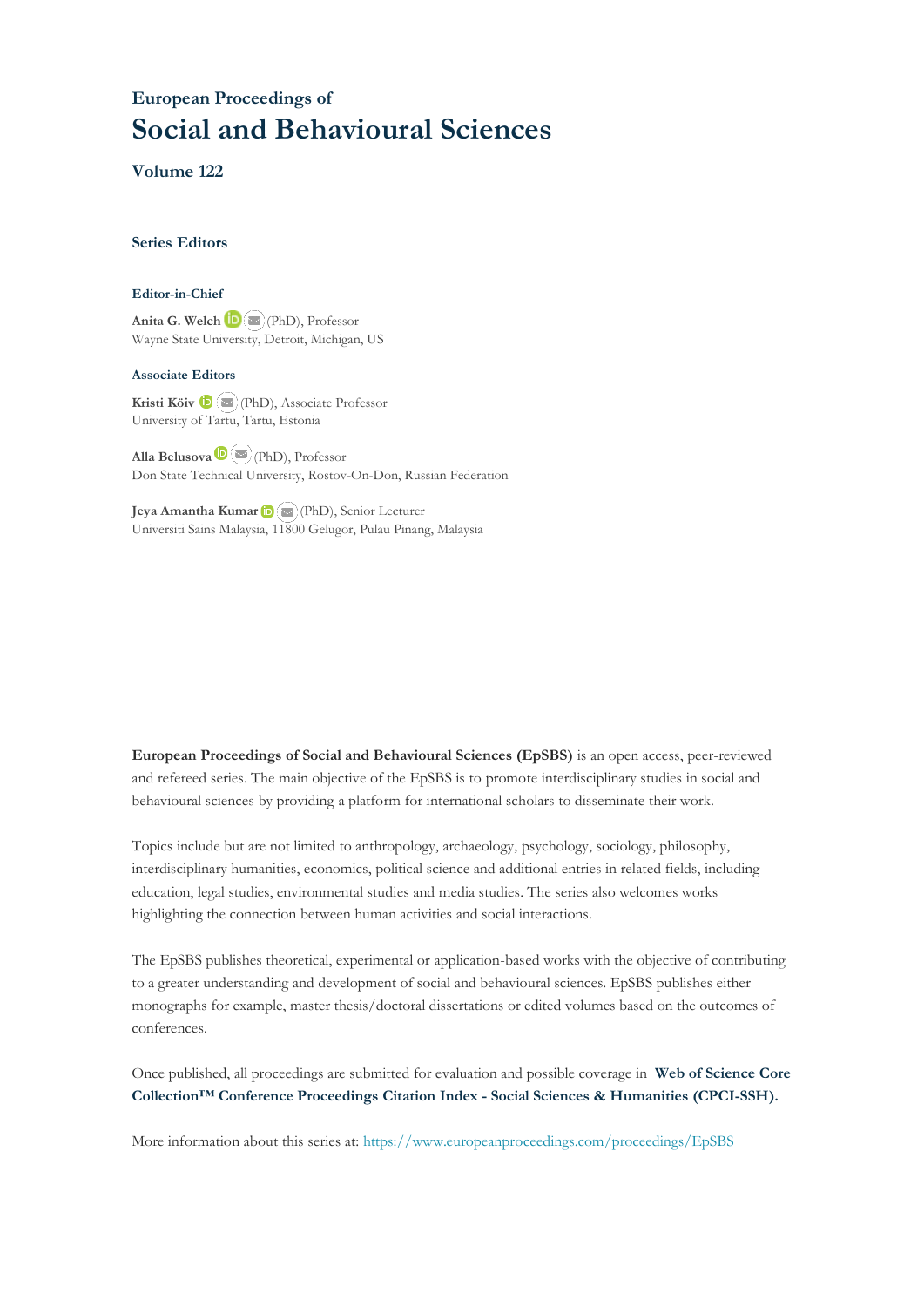# STATE AND LAW IN THE CONTEXT OF MODERN CHALLENGES

Selected, peer-reviewed papers from

International Scientific and Practical Conference «State and Law in the Context of Modern Challenges» (SLCMC 2021), June 17, 2021, Saratov State Law Academy, Saratov, Russia

#### Edited by:

Sergey Afanasyev, Alexander Blinov **D**, Sergey Belousov

### Editor(s) Affiliation(s):

**Sergey Afanasyev** Saratov State Law Academy, Saratov, Russia

**Alexander Blinov** Saratov State Law [Acade](mailto:blinovag2008@yandex.ru)my, Saratov, Russia

**Sergey Belousov**  Saratov State Law Academy, Saratov, Russia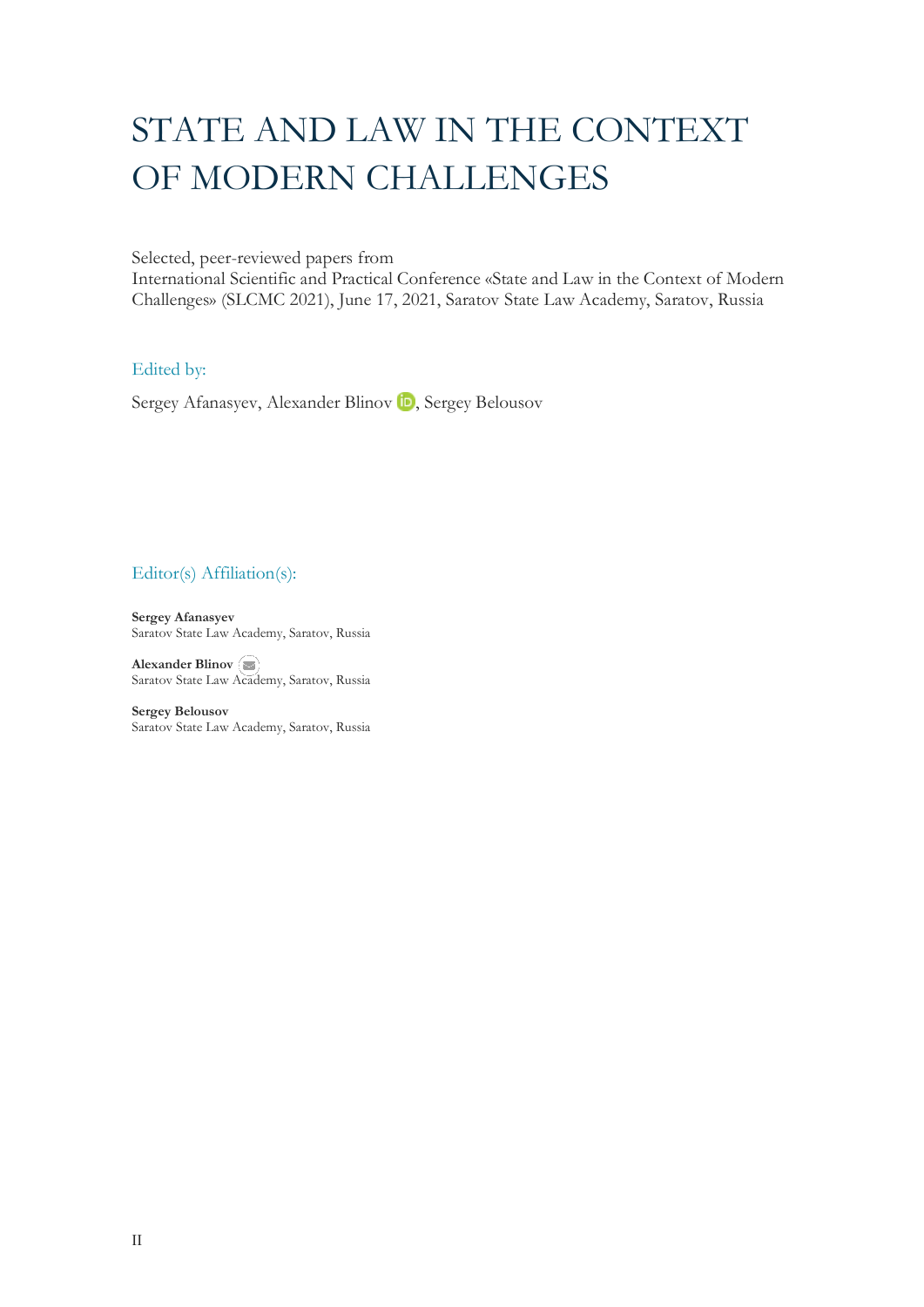

ISSN: 2357-1330 (online)

European Proceedings of Social and Behavioural Sciences

ISBN: 978-1-80296-121-8 (e-book)

STATE AND LAW IN THE CONTEXT OF MODERN CHALLENGES

[https://doi.org/10.15405/epsbs\(2357-1330\).2022.1.1](https://doi.org/10.15405/epsbs(2357-1330).2022.1.1)

 $\overline{G}$   $\overline{O}$   $\overline{O}$ © The Editor(s) and The Author(s) 2022. This is an open access book distributed under the Creative Commons CC License BY-NC-ND 4.0. Unported License, permitting all non-commercial use, distribution, and reproduction in  $\overline{ND}$ any medium, provided the original work is properly cited.

This book is published by the registered company European Publisher Ltd. which is registered under the ISO London Limited. The registered company address is: 293 Green Lanes, Palmers Green, London, United Kingdom, N13 4XS Reg. Number: 9219513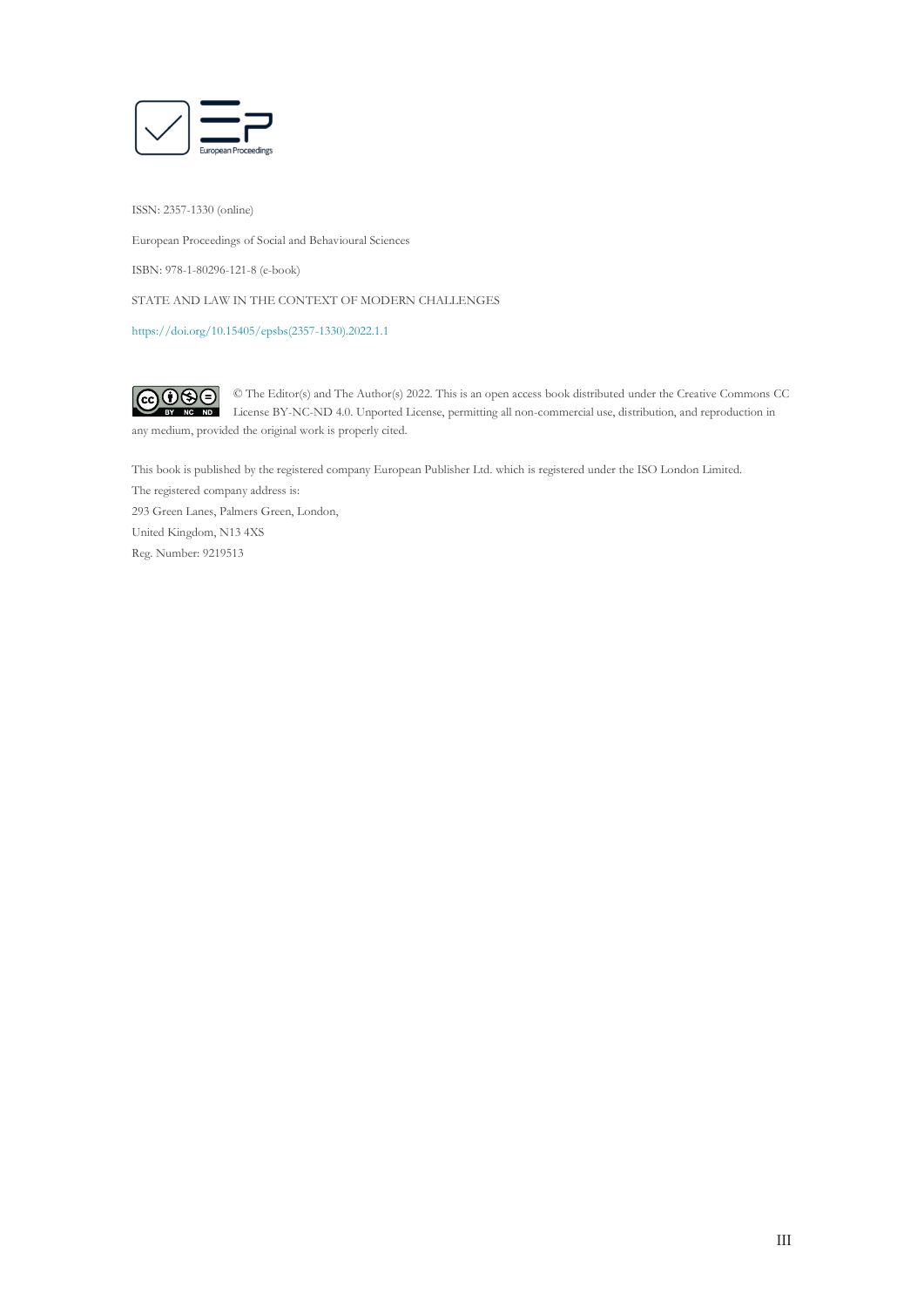# **Preface**

The volume contains proceedings of the International Scientific and Practical Conference «State and Law in the Context of Modern Challenges» (SLCMC 2021) which was held on June, 17, 2021, in Saratov State Law Academy, Saratov, Russia.

The objective of the conference was to establish an academic discussion on legal and social problems relevant for professional and social communities in Russia and surrounding states. The event was dedicated to the discussions, opinions and reports concerning legal, economic, philosophical, historical, linguistic and political aspects of social transformations altering local communities and affecting global trends.

The International Scientific and Practical Conference «State and Law in the Context of Modern Challenges» (SLCMC 2021) was an interdisciplinary discussion platform, which had brought together both lecturers and researchers. This conference was attended by specialists in the field of law, social policy, philosophy, history, and linguistics; public figures and representatives of state authorities. The geography of the participants covered various regions of Russia and the CIS countries, as well as Asia and Western Europe.

The mission of the Conference was a deep and comprehensive scientific understanding of fundamental concepts of law and law-making; humanity and civilization. A wide array of questions, both theoretical and applied by nature, related to the issues of social changes in the modern world were addressed by the conference presenters. The event gathered a large number of scholars and researchers with an expertise in the aforementioned areas of knowledge such as:

- Legal, economic and socio-cultural aspects of digital transformation
- transformation of the anti-criminal cycle sciences in the era of innovative Technologies
- socio-cultural transformations of the philosophy of law
- **•** efficiency of public power: new challenges and solutions
- state, economy, society: problems of interaction in the context of modern challenges
- national, public and private interests in the era of global challenges: international public and international private law perspectives
- fundamental research of the theory, structure and historical development of the world languages; political relations in the Russian society: authority, democracy, personality;
- transformation of the social structure of Russian society; strengthening of Russian statehood, including federal-subjects relations;
- scientific foundations of the concept of the socio-economic strategy of the Russian Federation;
- issues of human potential development;
- the potential of the Russian Federation and national wealth growth issues

The discussion on a wide array of issues combined 8 sections and 5 round tables. The topics of the conference sessions included the following:

- protection of public interests in the era of global challenges and transformations: international law instruments, international private law and comparative legal dimension;
- development of the rulemaking process in the context of digitalization;
- modern economy: regional and global aspects;
- artificial intelligence and social networks: self-regulation and public administration;
- socio-political transformations in globalization conditions: regional manifestations;
- public authority in modern Russia: problems and prospects;
- philosophical and legal issues of international scientific and technical cooperation and development;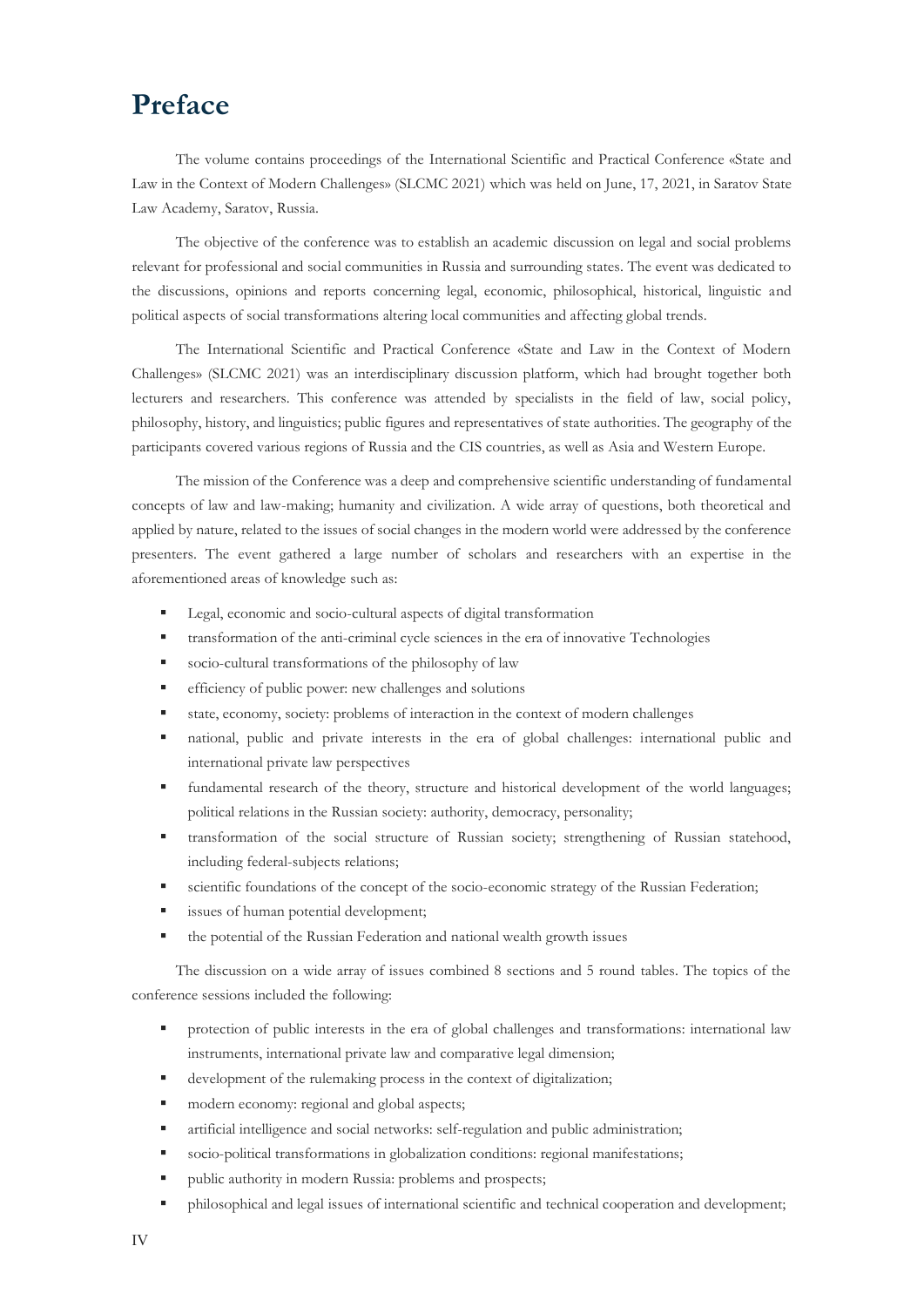■ issues of linguistics in the context of globalization.

A memorable excursion program was provided by the conference organizers: the conference participants visited the Victory Park located on Sokolovaya Mountain in Saratov and the Park of Space Explorers named after Yuri Gagarin. The results of the conference were summed up at the commemorative meeting.

4 presentations by distinguished local scientists invited as keynote speakers were made; 2 plenary sessions of 6 presentations each were held: Normative dimension through the prism of a modern individual and humanity, Development of the digital economy and unified digital environment of trust. Several workshops were organized, where participants had an opportunity to learn more about current legal trends and the specifics of the interaction of subjects in the digital environment.

Thematics sessions were organized as follows:

- Protection of public interests in the era of global challenges and transformations.
- Development of the rulemaking process in the context of digitalization.
- Modern economy: regional and global aspects.
- Artificial Intelligence & Social Networks: self-regulation and public administration.
- Socio-political transformations in globalization conditions: regional manifestations.
- Public power in modern Russia: problems and prospects.
- Philosophical and legal issues of international scientific and technical cooperation and development.
- Issues of linguistics in the context of globalization.

Submission and the review process was handled via email. 131 abstracts and registration proposals have been received. 123 papers were accepted, and 105 papers were presented at the conference by participants' from Russia, Belarus, Kazakhstan, Armenia, Germany, and Czech Republic. Each author was allotted 10 minutes to present their paper with an extra 5 minutes for discussion, 3 minutes for debates.

The software program Antiplagiat.ru was used for plagiarism detection. Each submission was subjected to a single-blind review process by two reviewers. The number of submissions received and reviewed was 66 and the number of submissions accepted was 36 indicating an acceptance rate of 85%. A total of 14 reviewers were involved in the review process. 4 of 14 were invited from outside of the committee. Reviewers had to answer the following questions: 1. Does the contribution fit the scope? 2. Does the contribution feature original research? 3. Are the results and conclusions adequate? 4. Does the presentation style meet academic standards?

We would like to express our gratitude and appreciation to all attendees, contributors for all the great scientific input and for many fruitful discussions and interaction. We also want to honor fourteen reviewers for their time and effort contributed to make this volume published. Special thanks goes to editors, chairs and their assistants for tremendous work they have done on handling the correspondence, coordinating peer-review process, proof-reading and copy-editing papers.

10 January, 2022

#### **Prof. Tamara Vladimirovna Zametina, Prof. Natalia Nikolaevna Kovaleva, & Prof. Sergey Fedorovich Afanasyev,**

Saratov State Law Academy, Russia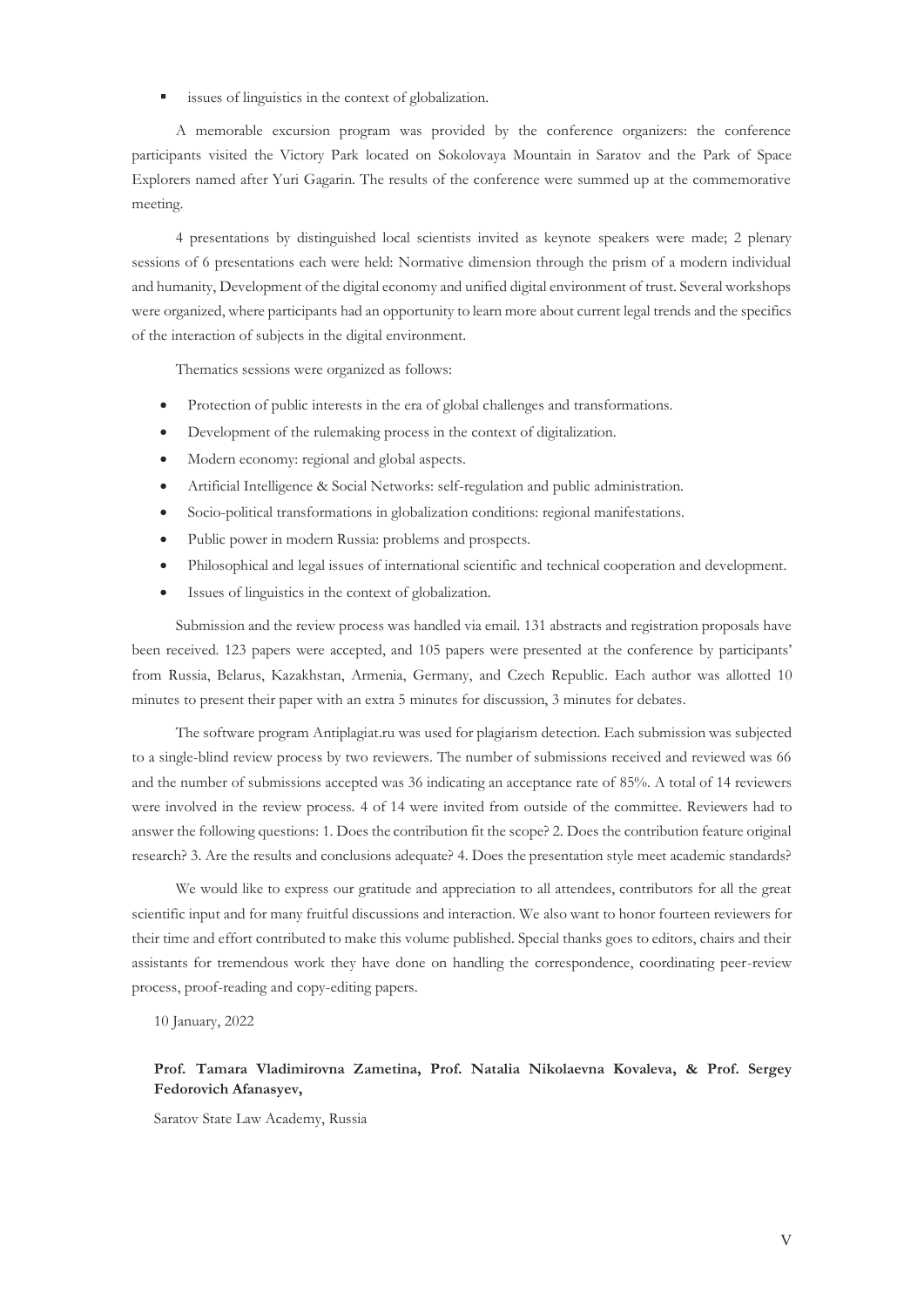### **Chairs**

Co-Chair, Tamara Vladimirovna Zametina, Doctor of Science (Law), Professor, *Head of the Department of Constitutional Law named after Professor Isaac E. Farber, Saratov State Law Academy, Russia*

Co-Chair, Natalia Nikolaevna Kovaleva,

Doctor of Science (Law), Professor,

*Head of the Department of Information Law and Digital Technologies, Saratov State Law Academy, Russia*

Co-Chair, Sergey Fedorovich Afanasyev,

Doctor of Science (Law), Professor

*Director of the Institute of Lawmaking, Head of the Department of Arbitration Procedure of the Saratov State Law Academy, Russia*

### **International Scientific/Editorial Committee Members**

- Dilbandyan Samvel, Doctor of Science (Law), Professor Head of the Department of Criminal Procedure and Criminalistics of Yerevan State University (Armenia)
- Dinorshoev Aziz, Doctor of Science (Law), Professor Head of the Department of Constitutional Law of the Faculty of Law of the Tajik National University (Tajikistan)
- Kadyrov Azamat, Candidate of Sciences (LAW), Associate Professor of the Department of Civil, Labor and Environmental Law of the Kyrgyz National University named after Zh. Balasagyn (Kyrgyzstan)
- Novozhenova Zoya, Doctor of Science (Philology), Professor Department of Linguistics and Translation Studies, Institute of East Slavic Philology, University of Gdansk (Poland)
- Radovan David, Assistant Judge of the Constitutional Court of the Republic of Czech Republic, Lecturer at the Faculty of Law of T. Masaryk University (Czech Republic)
- Trunk Alexander, Doctor of Science (Law), Professor, Director of the Institute of Eastern European Law of the Christian Albrecht University of Kiel, Co-Chairman of the Russian-German Law Institute (Germany)
- Zhihua Wang, Doctor of Science (Law), Professor of the Institute of Comparative Law at the Chinese Political and Legal University (China)

# **Organizing Committee Members**

- Belousov Sergey, Doctor of Sciences (Law), Vice-Rector for Research, Saratov State Law Academy
- Gugnyuk Ivan, Candidate of Sciences (Law), Vice-Rector for Social and Educational Work, Saratov State Law Academy
- Laskina Natalya, Candidate of Sciences (Law), Vice-Rector for Organizational, Legal and Personnel Work, Saratov State Law Academy
- Permyakov Alexander, Candidate of Sciences (Law), Vice-Rector for Strategic Development and Digital Transformation, Saratov State Law Academy
- Anichkin Sergey, Head of the Department of Information and Media Communications, Saratov State Law Academy
- Kolodub Gregory, Candidate of Sciences (Law), Head of the Research Department of the Saratov State Law Academy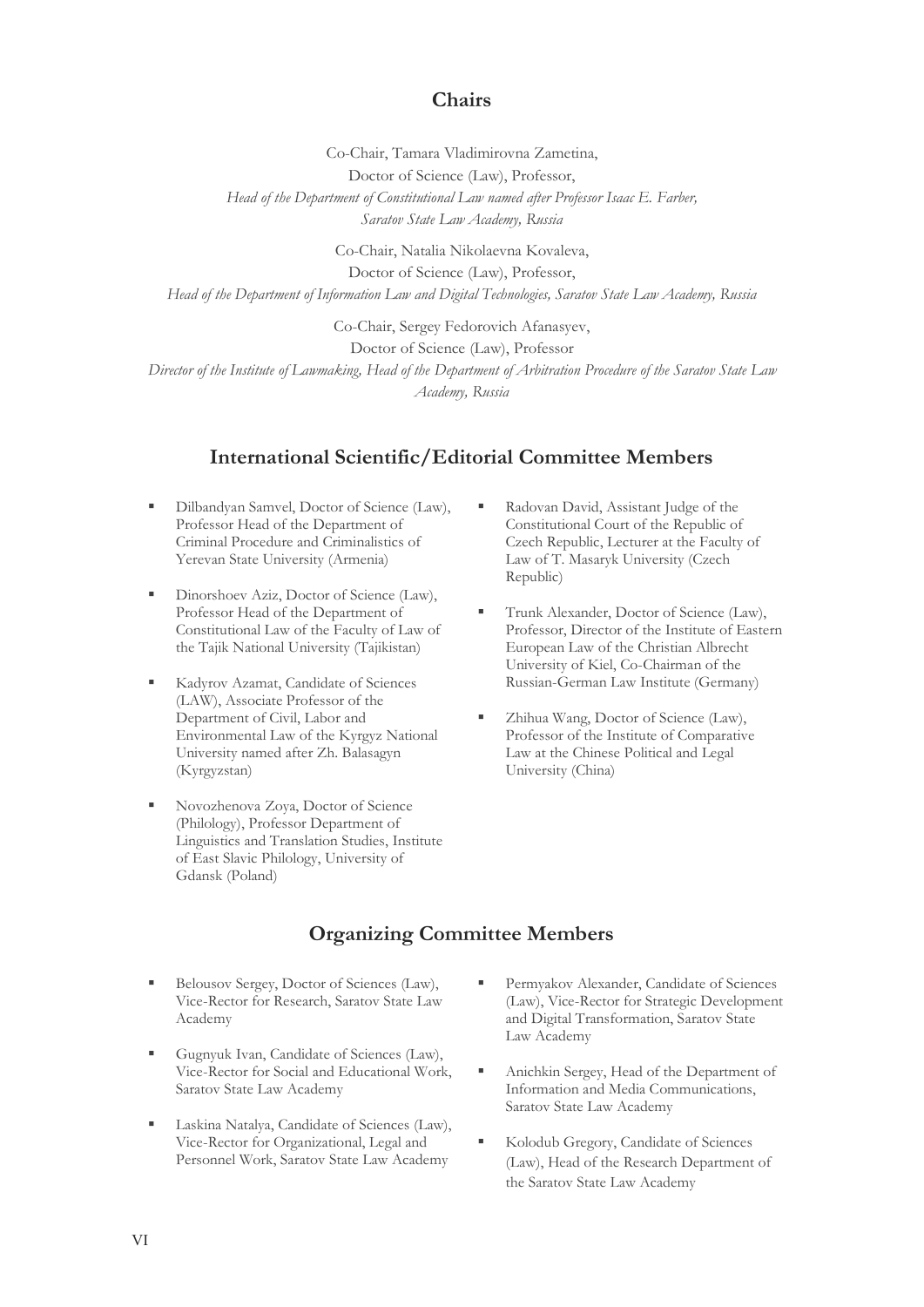# **Keynote Speakers**

**A New Governance Perspective for Socio-Economic and Environmental Challenges - Lessons from Stakeholder Capitalization for Sustainable Development Goals** Chihiro Watanabe, Professor Tokyo Institute of Technology, Japan

#### **The Role of ECHR Decisions in Russian Criminal Proceedings**

M.T. Ashirbekova, Volgograd Institute of Management (Branch) of the Russian Presidential Academy of National Economy and Public Administration

**Burnout Syndrome of Teaching Staff of Clinical Departments at Medical Universities** T.M. Bogdanova, Saratov State Medical University named after V.I. Razumovsky of the Ministry of Health of Russia

**Pecifics of Normative Theories and Law** I.D. Nevvazhay, Saratov State Law Academy

**State Genomic Registration and Legal Regulation of the Interests of its Participants** A.G. Blinov, Saratov State Law Academy

**Patterns of Global Economic Development in the Context of Modern Challenges** N.A. Baryshnikova, Saratov State Law Academy

**Unrecognized Digital Space State "Asgardia": Constitutional Rights of Citizens**  S.F. Udartsev M. Narikbayev «KAZGUU» University, Republic of Kazakhstan

# **Plenary Speakers**

**Criminal-Legal Potential for Ensuring the Security of Genomic Registration** E.V. Evstifeeva, Saratov State Law Academy

**Issues of the Improvement of the Legal Regulation of the Academic Titles**  A.Yu. Sokolov, Saratov State Law Academy

**Social Aspects of the Pharmacists' Professional Role**  V.A. Smolina , Saratov State Medical University named after V.I. Razumovsky

**Legal Identity of Banks in the Sphere of National (Public) Debt**  E.V. Pokachalova, Saratov State Law Academy

**Artificial Intelligence and Criminal Law Risks** N.A. Lopashenko, Saratov State Law Academy

**International Responsibility in Cyberspace: The Problems of Attribution of Conduct**  D.V. Krasikov, Saratov State Law Academy

**Pragmalinguistic Analysis of Legislative Discourse (On the Basis of German Laws)** E.Yu. Balashova, Saratov State Law Academy

**Securing the Information Infrastructure of Economic Justice** 

S.F. Afanasyev, Saratov State Law Academy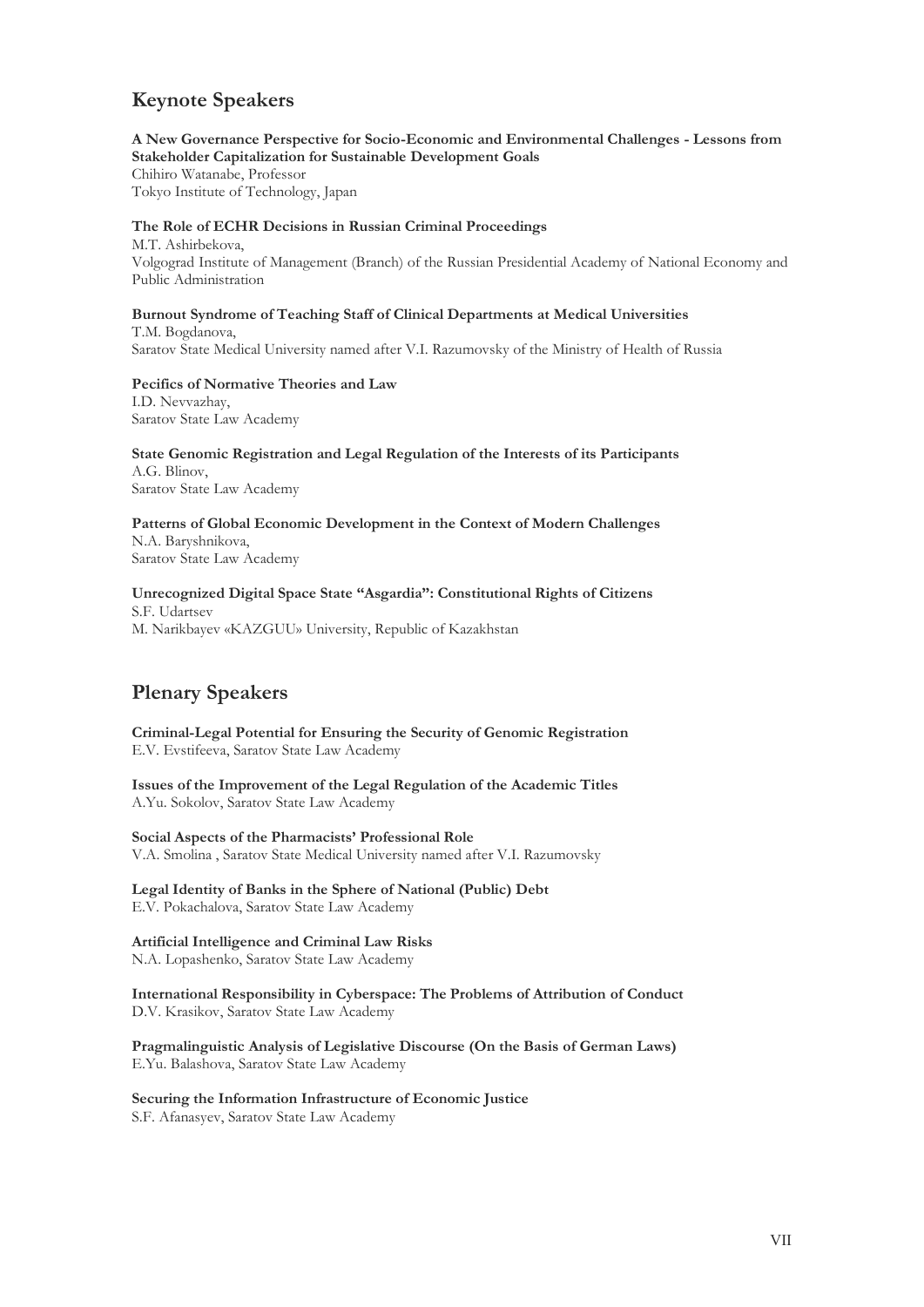# **Table of Contents**

#### **No: 1**

Title: Effective Criteria Of Legislation In The Field Of Environmental Safety *Pages: 1 - 6* Author(s): Elena N. Abanina, Elena A. Sukhova, Konstantin G. Pandakov, Dmitry E. Petrov

#### **No: 2**

Title: Securing The Information Infrastructure Of Economic Justice *Pages: 7 - 13* Author(s): Sergey F. Afanasyev, Anna A. Tokareva, Evgeny G. Potapenko

#### **No: 3**

Title: Car-Sharing: Digital Evolution Of Legal Regulation *Pages: 14 - 19* Author(s): Arsen A. Akhmedov, Yulia N. Boyarskaya, Sergey A. Filippov

#### **No: 4**

Title: Cyber-Libel: Proving And Qualification Challenges *Pages: 20 - 25* Author(s): Evelina G. Aniskina, Natalia E. Mullakhmetova, Anna A. Magankova

#### **No: 5**

Title: Improving Legal Regulation Efficiency Of Personnel Number Optimisation Using Mathematical Methods *Pages: 26 - 31* Author(s): Ekaterina V. Arkhangelskaya, Olga N. Ermolova, Eleonora I. Leskina

#### **No: 6**

Title: The Role Of Echr Decisions In Russian Criminal Proceedings *Pages: 32 - 37* Author(s): Madina T. Ashirbekova, Natalya O. Ovchinnikova, Nina V. Nesmachnaya

#### **No: 7**

Title: Digital Transformation Of The Prosecution Authorities Work Within The Information Society Development *Pages: 38 - 44*

Author(s): Elena N. Astashkina, Elena S. Kurokhtina, Kristina G. Beketova, Svetlana E. Yakusheva

#### **No: 8**

Title: State And Legal Aspects Of Linguistic Competence Of Lawyers *Pages: 45 - 50* Author(s): Olga Y. Avdevnina, Tatyana V. Ivanova, Olga V. Nikitina

#### **No: 9**

Title: On The Civil Liability Of Legal Entity Directors And Governmental Unit Heads *Pages: 51 - 56* Author(s): Vladimir A. Babakov

#### **No: 10**

Title: Financial Organizations As Subjects Of Relations Arising From The Automatic Exchange Information *Pages: 57 - 62* Author(s): Olga Y. Bakaeva, Marina A. Katkova, Mikhail N. Sadchikov

#### **No: 11**

Title: Pragmalinguistic Analysis Of Legislative Discourse (On The Basis Of German Laws) *Pages: 63 - 68* Author(s): Elena Yu. Balashova, Olga V. Nagoga, Elena A. Makshantseva

#### **No: 12**

Title: Development Of Enlightenment And Science During The Romanov House Reign *Pages: 69 - 74* Author(s): Tagir M. Barayev, Georgy R. Kolokolov, Dmitry E. Ivanov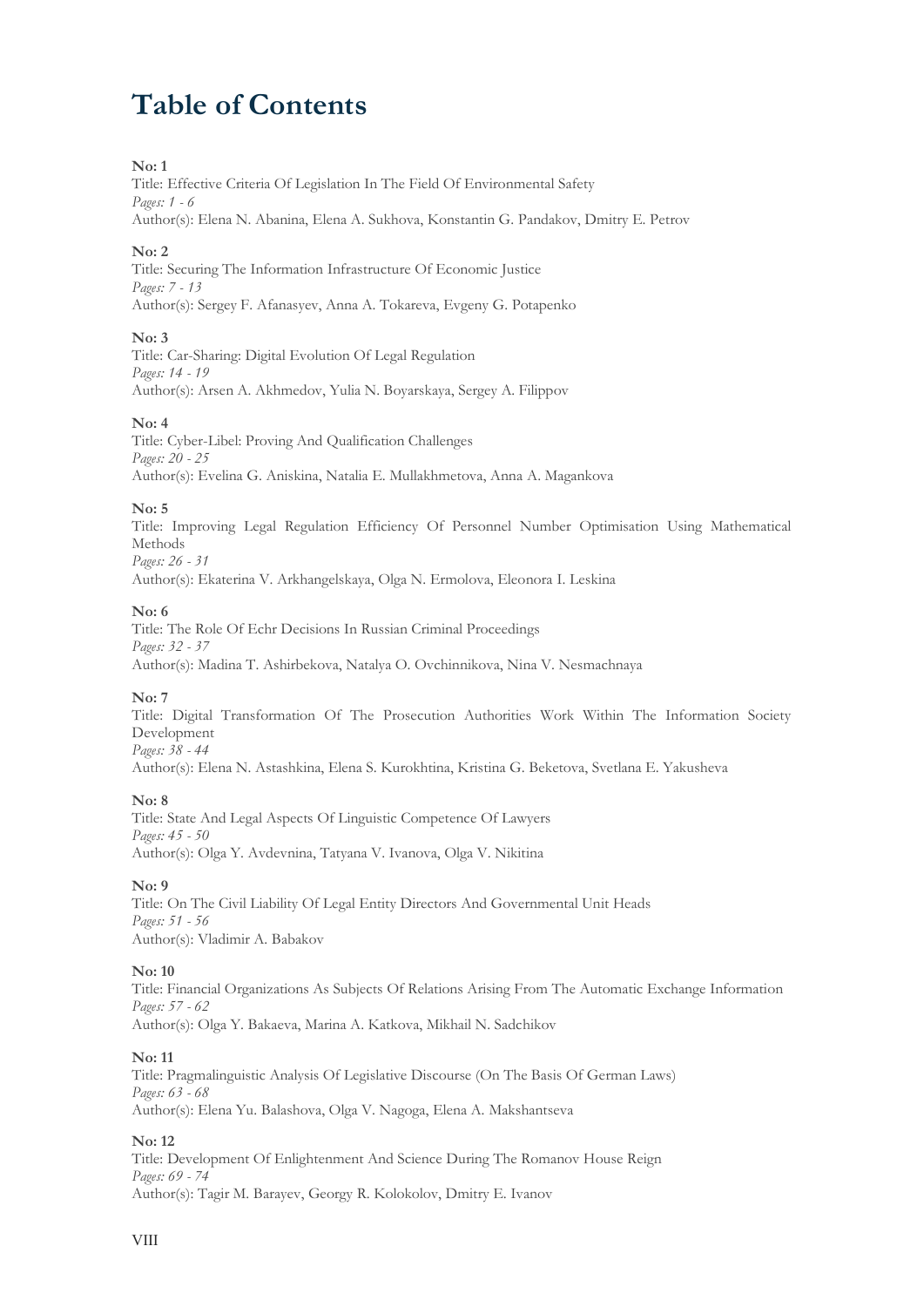Title: Mental Disorders In Children In The Saratov Region In 2000–2020 *Pages: 75 - 80* Author(s): Yulia B. Baryl'nik, Natal'a V. Filippova, Yulia S. Abrosimova, Svetlana A. Pakhomova

#### **No: 14**

Title: Interconnection Of Economic And Social Inequalities In The Regions Of Russia *Pages: 81 - 86* Author(s): Natalia A. Baryshnikova, Elena A. Santovich, Pavel L. Altukhov, Elena M. Dushevina, Nataliia V. Naidenova, Anna Ye. Shkryabina

#### **No: 15**

Title: Patterns Of Global Economic Development In The Context Of Modern Challenges *Pages: 87 - 92* Author(s): Natalia A. Baryshnikova, Elena M. Dushevina, Nataliia V. Naidenova, Elena A. Santovich, Anna Ye. Shkryabina

#### **No: 16**

Title: Financial Legal Personality Of Bank Of Russia: Development Trends *Pages: 93 - 98* Author(s): Eugeniy G. Belikov, Natalya I. Zemlyanskaya, Vasily V. Popov

#### **No: 17**

Title: State Genomic Registration And Legal Regulation Of The Interests Of Its Participants *Pages: 99 - 105* Author(s): Alexander G. Blinov, Alexander M. Gerasimov, Nemet Intigam Ogly Nasirov

#### **No: 18**

Title: Aggressive Behavior Of Patients Towards Medical Personnel As A Social Problem *Pages: 106 - 111* Author(s): Viktoria V. Blinova, Tatiana M. Bogdanova, Valeria A. Semenova, Maxim A. Zankin, Mikhail S. Sinkeev

#### **No: 19**

Title: Burnout Syndrome Of Teaching Staff Of Clinical Departments At Medical Universities *Pages: 112 - 118* Author(s): Tatiana M. Bogdanova, Viktoria V. Blinova, Mikhail S. Sinkeev, Valeria A. Semenova, Maxim A. Zankin

#### **No: 20**

Title: The Role Of The Family In Preventing Deviant Adolescent Behaviour *Pages: 119 - 124* Author(s): Tatiana M. Bogdanova, Elena V. Kobzeva, Victoria V. Blinova, Valeriya A. Semenova

#### **No: 21**

Title: The Rights Of Minors In Educational Institutions Of A Closed Type *Pages: 125 - 131* Author(s): Viktoria F. Borisova, Olga A. Bakhareva, Natalya V. Dorodonova, Ekaterina V. Evstifeeva, Nikita V. Spesivov

#### **No: 22**

Title: Digitalization Of Judicial And Enforcement Proceedings: Development Prospects *Pages: 132 - 137* Author(s): Olga V. Bryantseva, Oksana L. Soldatkina

#### **No: 23**

Title: Algorithmization And Digitalization Of Criminal And Penal Enforcement Law: Problem Statement *Pages: 138 - 143* Author(s): Sergey Yu. Bytko, Vladimir G. Gromov, Olga V. Shlyapnikova

#### **No: 24**

Title: Improvement Of Digital Economy Regulation Through Formation Of Big Data Categorial Concepts *Pages: 144 - 149* Author(s): Dmitry S. Chaikovsky, Vera F. Izotova, Eleonora I. Leskina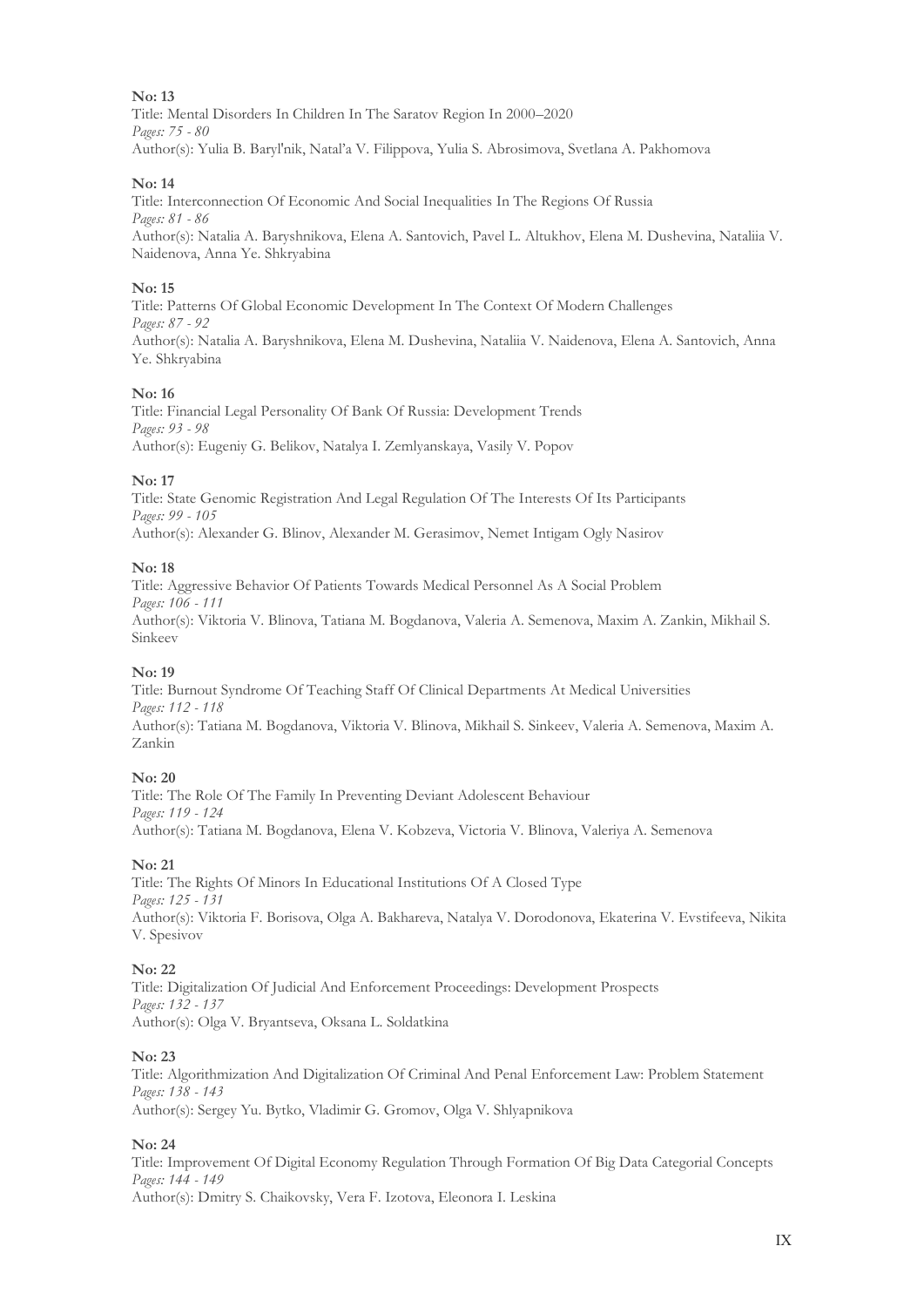Title: Land And Soil Protection: International And National Experience Of Legal Regulation *Pages: 150 - 155* Author(s): Elena Yu. Chmyhalo, Stanislav Yu. Korolev, Dmitrij A. Agapov

#### **No: 26**

Title: Urgent Issues Of Antitrust Regulations In Pharmaceutical Industry In Pandemic *Pages: 156 - 162* Author(s): Ivan N. Dekhtiar, Julia V. Soboleva, Nikolai M. Konin, Denis V. Abakumov

#### **No: 27**

Title: Genealogy Of Social Order: Law – Regularity – Law (Institute) *Pages: 163 - 168* Author(s): Alexander I. Demidov

#### **No: 28**

Title: Catholic Church Participation In European Social Policy In The 20Th Century *Pages: 169 - 175* Author(s): Natalia V. Dorodonova, Ksenia V. Chilkina, Sergey N. Tumanov

#### **No: 29**

Title: Interaction Of Private Law Rules In Regulation Of Family Relations *Pages: 176 - 182* Author(s): Tamara A. Ermolaeva, Olga K. Abrosimova

#### **No: 30**

Title: Legal Safeguards Of Medical Workers Issues: Results Of Sociological Research *Pages: 183 - 189* Author(s): Marina V. Erugina, Alexander S. Fedonnikov, Galina Yu. Sazanova, Larisa A. Gorbunova, Elena A. Andriyanova

#### **No: 31**

Title: Criminal-Legal Potential For Ensuring The Security Of Genomic Registration *Pages: 190 - 195* Author(s): Ekaterina V. Evstifeeva, Mikhail M. Lapunin

#### **No: 32**

Title: Features Of Deviant Behaviour Of Adolescents *Pages: 196 - 201* Author(s): Ekaterina V. Evstifeeva, Tatiana M. Bogdanova, Viktoria V. Blinova, Valeria A. Semenova

#### **No: 33**

Title: Economic And Food Security In The Usa And China *Pages: 202 - 207* Author(s): Natalia V. Galitskaya, Asa V. Semenova, Konstantin A. Tikhonov

#### **No: 34**

Title: Inheritance Of Social-Media And Email Accounts *Pages: 208 - 213* Author(s): Vladimir N. Gavrilov, Olga N. Ermolova, Lyubov V. Ladochkina

#### **No: 35**

Title: Ensuring The Right To Housing For Orphans In Russia *Pages: 214 - 219* Author(s): Ekaterina A. Gerasimova, Vitali V. Eremin, Yulia U. Izvarina

#### **No: 36**

Title: Features Of Mental Development In Children Of Indigenous Inhabitants Of Khabarovsk Territory *Pages: 220 - 225* Author(s): Svetlana G. Gevorkyan, Yulia B. Baryl'nik, Ramil A. Timralyaev

#### **No: 37**

Title: The Anti-Epidemiological Legislation Of Russia In The 19Th Century *Pages: 226 - 232* Author(s): Liliana S. Gimishyan, Oksana N. Poluda, Lyudmila V. Tumanova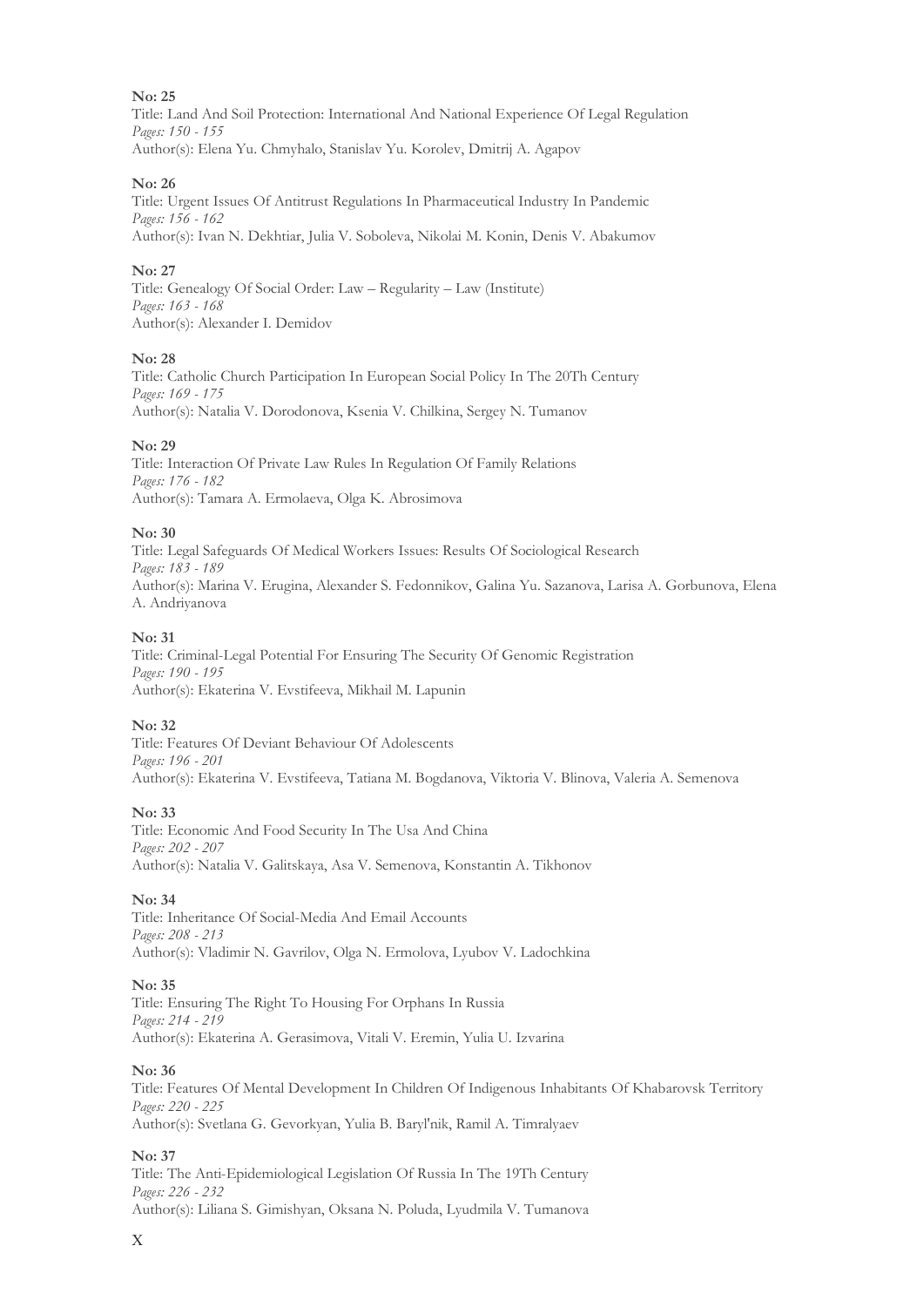Title: Trends In Russian Criminal Policy In The Context Of The Pandemic Crisis *Pages: 233 - 238* Author(s): Arina V. Gоlikova, Daria A. Kovlagina, Elena V. Ponomarenko

#### **No: 39**

Title: Informatization Of Law Enforcement Bodies As A Positive Factor In Anti-Corruption Activities *Pages: 239 - 244* Author(s): Olga А. Gracheva, Irina N. Vishnevetskaya, Pavel A. Matushkin

#### **No: 40**

Title: Legal Regulation Optimisation Of Permissions In Criminal Proceedings *Pages: 245 - 251* Author(s): Vagan L. Grigoryan, Mikhail A. Lavnov, Yuri V. Frantsiforov

#### **No: 41**

Title: Linguistic And Legal Status Of Childfrees' Narratives In Russian Digital Discourse *Pages: 252 - 257* Author(s): Anastasia L. Ignatkina, Tatiana S. Zoteyeva

#### **No: 42**

Title: The Latest Trends In The Development Of Civil Procedural Legislation *Pages: 258 - 264* Author(s): Oksana V. Isaenkova, Tatyana V. Solovyova, Anastasiya V. Chekmarеva

#### **No: 43**

Title: Gender Gaps On Personality Scale Of Law Students *Pages: 265 - 271* Author(s): Dmitry E. Ivanov, Georgy R. Kolokolov

#### **No: 44**

Title: Rehabilitation Of Patients With Suicidal Behavior: Digital Support Opportunities *Pages: 272 - 277* Author(s): Mariya V. Ivanovskaya, Ol'ga Yu. Sevost'yanova, Alexander S. Fedonnikov, Elena A. Andriyanova

#### **No: 45**

Title: French, Spanish And German Terminology In Legal Discourse –Problematic Aspects In Translation *Pages: 278 - 283* Author(s): Marina G. Kalinina, Sofya V. Kudryashova

#### **No: 46**

Title: Definitions Of Legal Terms In English *Pages: 284 - 289* Author(s): Sergey P. Khizhnyak, Alexander A. Zaraiskiy, Evgenia A. Yelina

#### **No: 47**

Title: Constitutional Of The Healthcare Model In Russia And The Usa *Pages: 290 - 297* Author(s): Veronika S. Khizhnyak, Elena A. Otstavnova

#### **No: 48**

Title: Assessing The Satisfaction Of Learning With Use Of Simulation In Medical University *Pages: 298 - 303* Author(s): Natalia A. Kloktunova, Sergey V. Slesarev, Marina I. Barsukova

#### **No: 49**

Title: Iberal Ethics And Rhetoric Of Russian Regional Political Elite: Neo-Institutional Approach *Pages: 304 - 309* Author(s): Zarina Z. Knyzhova, Ivan V. Suslov

#### **No: 50**

Title: Strategic Directions To Apply Information Resources In Local Government System *Pages: 310 - 316* Author(s): Andrey V. Kolesnikov, Sergey E. Channov, Vladimir V. Arzhanov, Svetlana N. Zaikova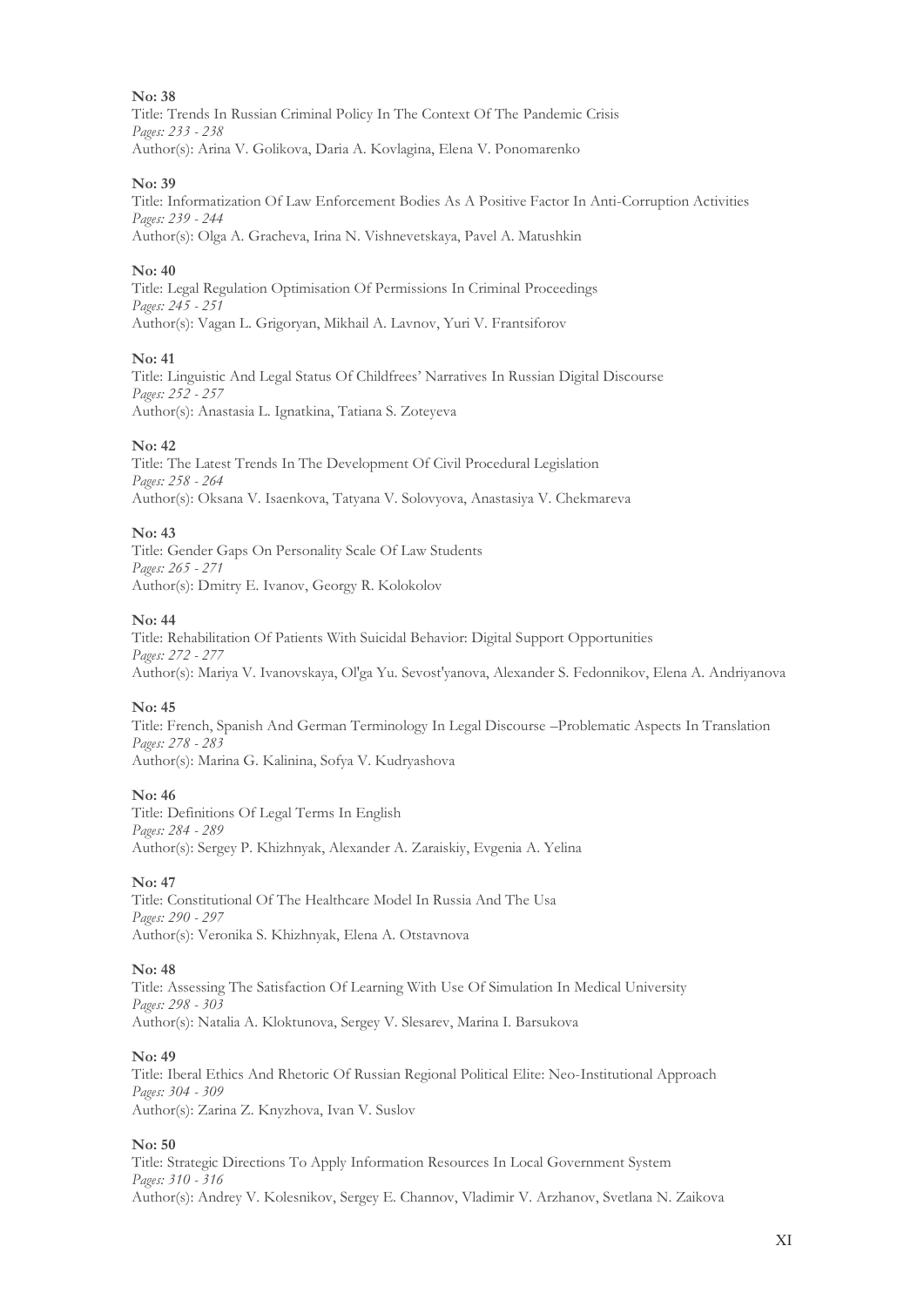Title: Urban Agglomeration As A Socio-Economic Development Path: Trends And Myths *Pages: 317 - 322* Author(s): Andrei V. Kolesnikov

#### **No: 52**

Title: Constitutional Reform Within The Context Of Individual Economic Freedom Security In Russia *Pages: 323 - 328* Author(s): Evgeny V. Kolesnikov, Inna N. Plotnikova, Nikolay V. Tupikov

#### **No: 53**

Title: On Civil Law Aspects Of Registering Transactions Made Through Digital Platforms *Pages: 329 - 334* Author(s): Grigori V. Kolodub, Olga M. Rodionova

#### **No: 54**

Title: Constitutional Principles Of Russian Public Authority System With Regard To Constitutional Reform *Pages: 335 - 340* Author(s): Elena V. Kombarova, Vladimir V. Kabyshev, Tamara V. Zametina, Tatiana V. Troitskaya

#### **No: 55**

Title: The Problems Of Social State Concept Implementation In Contemporary Russia *Pages: 341 - 346* Author(s): Elena V. Kornukova, Ulyana A. Starshova

#### **No: 56**

Title: Artificial Intelligence And Social Media: Self-Regulation And Government Control *Pages: 347 - 352* Author(s): Natalia N. Kovaleva, Alina S. Anisimova, Yulia M. Tugusheva, Maria A. Danilova

#### **No: 57**

Title: Optimizing The Implementation Of University Digitalization Practices *Pages: 353 - 359* Author(s): Natalia N. Kovaleva, Polina V. Eresko, Vera F. Izotova, Yevgeniy R. Gafarov

#### **No: 58**

Title: International Responsibility In Cyberspace: The Problems Of Attribution Of Conduct *Pages: 360 - 365* Author(s): Dmitry V. Krasikov, Nadezhda N. Lipkina

#### **No: 59**

Title: Countering Criminal Threats: Conceptual Approaches In Russian And Foreign Preventive Legislation *Pages: 366 - 371* Author(s): Oksana Yu. Krasovskaya, Olesya V. Zaitseva, Irina V. Polikarpova

#### **No: 60**

Title: Legal Regulation Of Certain Special-Purpose Waste *Pages: 372 - 377* Author(s): Olga V. Kulikova, Vera A. Popkova, Yulia V. Sorokina

#### **No: 61**

Title: The Concept Of Defamation In The Russian And American Law: Comparative Analysis *Pages: 378 - 384* Author(s): Julia A. Kuznetsova, Nadezhda A. Kalmazova

#### **No: 62**

Title: Digital Talent Management For Human Capital Development *Pages: 385 - 391* Author(s): Eleonora I. Leskina, Pavel L. Altukhov, Elena B. Nozhkina, Galina A. Mavlyutova, Yuliya V. Predeus, Pavel S. Troekurov

#### **No: 63**

Title: The International Legal Obligation Of Due Diligence In Cyberspace *Pages: 392 - 397* Author(s): Nadezhda N. Lipkina, Dmitry V. Krasikov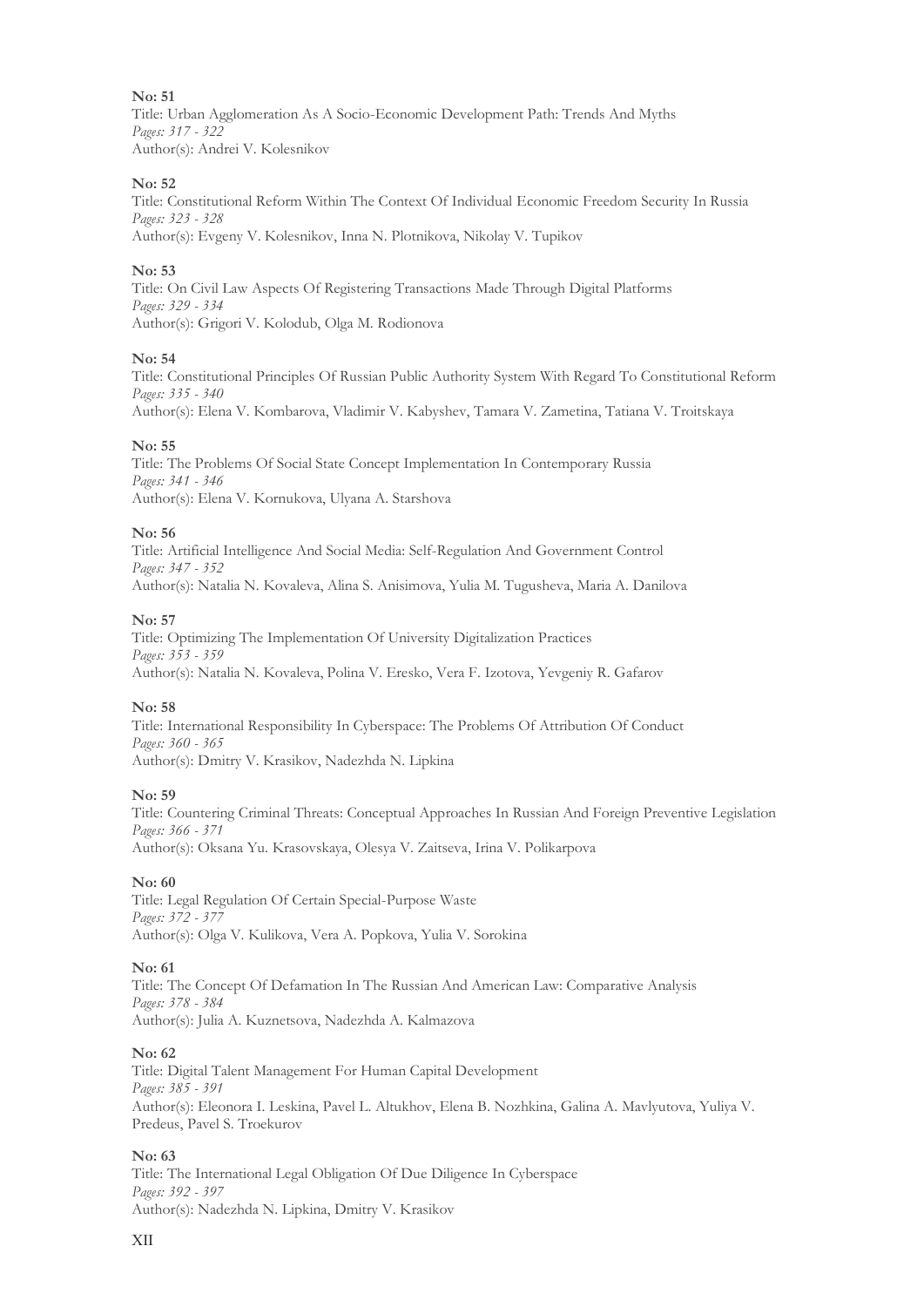Title: Artificial Intelligence And Criminal Law Risks *Pages: 398 - 404* Author(s): Natalia A. Lopashenko, Elena V. Kobzeva, Zaur D. Rozhavskiy

#### **No: 65**

Title: Legal Regulation For Sustainable Health Care Systems: International Experience *Pages: 405 - 410* Author(s): Nikolay I. Makhonko, Elena A. Tarasova, Yulia A. Plotnikova, Irina V. Shvetsova, Nina L. Varshamova, Elena V. Yashina

#### **No: 66**

Title: Application Of 3D Technology In Criminal Proceedings *Pages: 411 - 417* Author(s): Natalya I. Malykhina, Mikhail M. Menzhega, Olga A. Slavgorodskaya

#### **No: 67**

Title: Transparency In Criminal Proceedings: Safeguardding The Interests Of Society And State *Pages: 418 - 423* Author(s): Nina S. Manova, Marina A. Baranova, Nikita V. Spesivov

#### **No: 68**

Title: Legalese Or Lawspeak – Diversity Within The Unity *Pages: 424 - 431* Author(s): Ksenia V. Matsyupa, Svetlana Yu. Maksimova, Nukita I. Ilyukhin

#### **No: 69**

Title: Organizational Issues And Quality In Health Care Under Present-Day Conditions *Pages: 432 - 437* Author(s): Taisiya V. Milashevskaya, Tatiana M. Bogdanova, Viktoria V. Blinova, Victoria V. Puchkova

#### **No: 70**

Title: Administrative Discretion In The Control And Supervisory Activities Of Public Authorities *Pages: 438 - 443* Author(s): Yuri N. Milshin, Sergey B. Anikin, Petr P. Sergun, Taisia I. Dubovik, Alexander I. Permyakov, Alexei S. Evdokimov

#### **No: 71**

Title: English Multifunctional Adverbials In Spoken Interaction In The Legal-Related Sphere *Pages: 444 - 449* Author(s): Аnatoly M. Molodkin, Ekaterina A. Bogacheva, Maria D. Korotkova

#### **No: 72**

Title: Pecifics Of Normative Theories And Law *Pages: 450 - 455* Author(s): Igor D. Nevvazhay

#### **No: 73**

Title: Optimization Of Civil Proceedings At The Present Stage Of Society Development *Pages: 456 - 462* Author(s): Rinat M. Nigmatdinov, Natalia A. Rassakhatskaya, Elena G. Trishina

#### **No: 74**

Title: Adolescents With Deviant Behavior: Social And Managerial Issues Of Risk Prevention *Pages: 463 - 469* Author(s): Anzhelika S. Nilova, Alexander S. Fedonnikov

#### **No: 75**

Title: Awareness And Legal Aspects Of Medical Students' Possible Access To Medical Practice *Pages: 470 - 476* Author(s): Irina G. Novokreshchenova, Igor V. Novokreshchenov, Natalya A. Semikina, Victoria V. Chunakova, Yulia N. Smotrova, Lilia M. Aranovich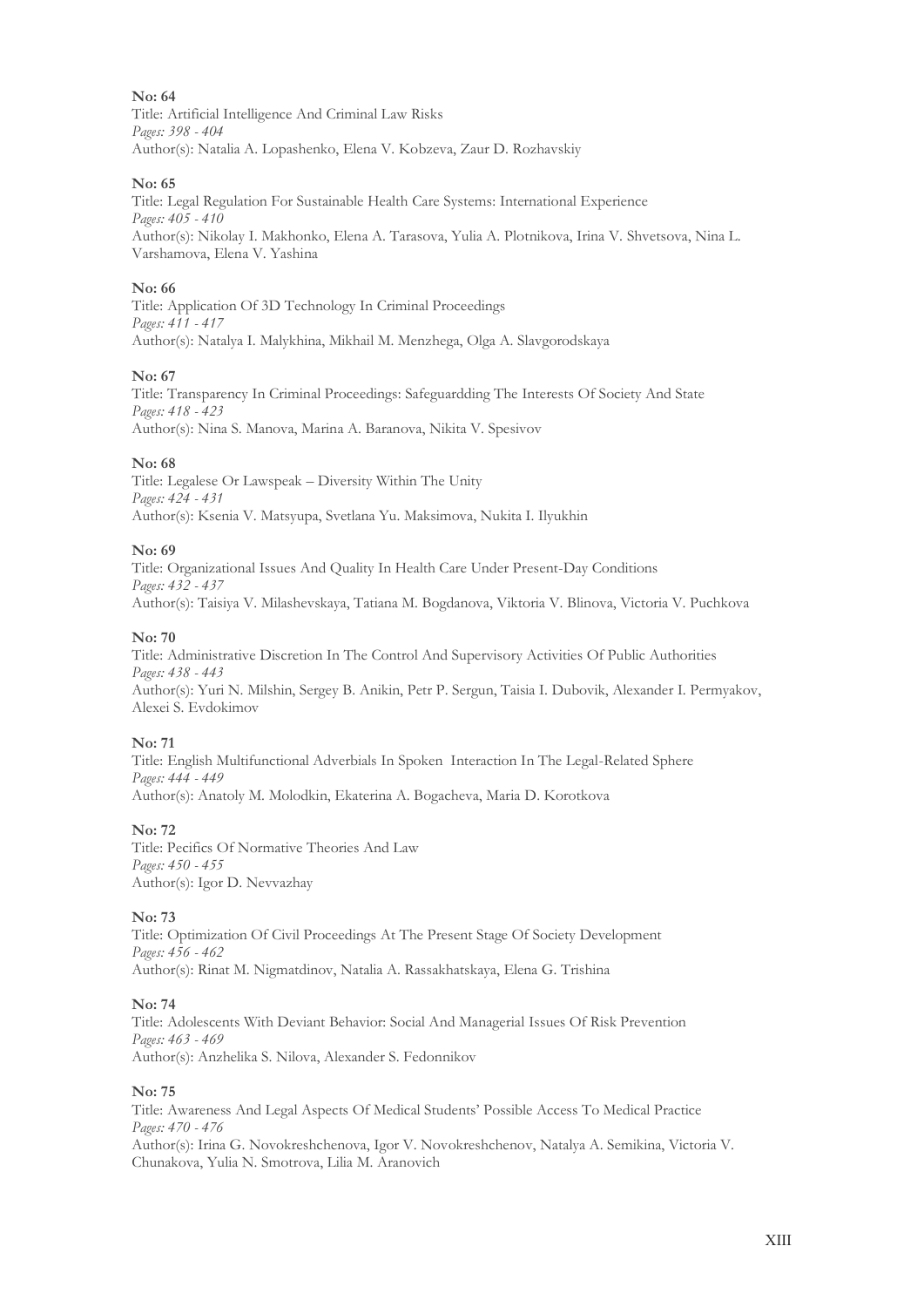Title: Employment Of Persons With Mental Disorders In The Uk – Legal Aspects *Pages: 477 - 483* Author(s): Evgeny О. Pazyna

#### **No: 77**

Title: Self-Employed Persons In The Russian Federation: Legal Bases And Problems Of Functioning *Pages: 484 - 489* Author(s): Maria A. Pazyna

#### **No: 78**

Title: Problematization Of Moral Justification Of Law In The Historical School Of Law *Pages: 490 - 496* Author(s): Larisa Yu. Piontkevich

#### **No: 79**

Title: Legal Identity Of Banks In The Sphere Of National (Public) Debt *Pages: 497 - 502* Author(s): Elena V. Pokachalova, Svetlana V. Rybakova, Elena N. Pastushenko

#### **No: 80**

Title: Artificial Intelligence: Nature And Place In The System Of Criminal Law Relations *Pages: 503 - 508* Author(s): Byashir T. Razgildiev

#### **No: 81**

Title: Financial Support Problems That Telemedicine Faces In Russia *Pages: 509 - 514* Author(s): Margarita B. Razgildieva, Anastasia A. Malysheva

#### **No: 82**

Title: Prospects Of University Education In The Context Of Public Life Digitalization *Pages: 515 - 521* Author(s): Flaminia Sacca, Natalia M. Velikaya, Svetlana V. Voroshilova, Olga Yu. Fomina

#### **No: 83**

Title: Implementation Of Students' Academic Rights In The Context Of Educational Transformatio *Pages: 522 - 527* Author(s): Olga V. Scherbakova, Yulia N. Boyarskaya, Elena V. Kombarova, Natalia V. Prodanova, Nikita V. Spesivov, Anna Ye. Shkryabina

#### **No: 84**

Title: Preventions Of Criminal Proceedings In The Conditions Of Digitalization *Pages: 528 - 533* Author(s): Galina I. Sedova, Natalya M. Peretyatko, Anton E. Fedyunin

#### **No: 85**

Title: Contemporary Challenges Vs. Legal Protection Of Workers *Pages: 534 - 539* Author(s): Yulia S. Sergeenko, Tatiana V. Erokhina, Oksana V. Galkina, Oleg V. Devyatov, Svetlana M. Yakushenko, Marina A. Utalieva

#### **No: 86**

Title: Government Control In The Field Of Protection In Emergencies: Conditions, Problems, Perspectives *Pages: 540 - 545* Author(s): Petr P. Sergun, Aleskey S. Evdokimov, Vladimir V. Arzhanov, Yuriy N. Milshin, Sergey B. Anikin, Natalya A. Sinelnikova

#### **No: 87**

Title: Digital Present And Future Of Forensic Science *Pages: 546 - 552* Author(s): Lyudmila G. Shapiro, Irina S. Gvozdeva, Marina V. Savelyeva, Alexander B. Smushkin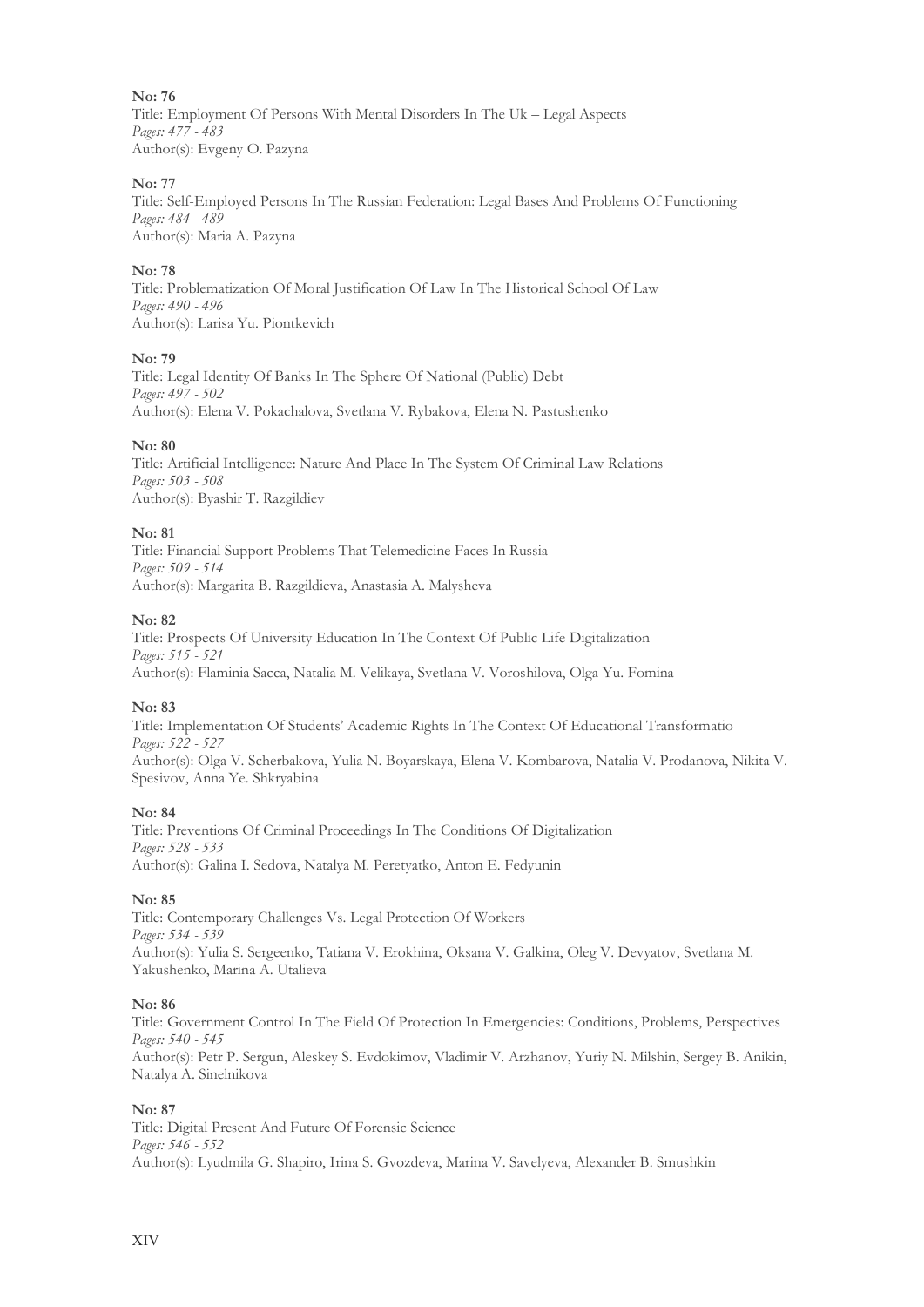Title: Ecologization And Radicalisation Of Contemporary Civic Activism *Pages: 553 - 559* Author(s): Veronika V. Shcheblanova, Larisa V. Loginova

#### **No: 89**

Title: Digital Transformation Technologies Of Legal Proceedings In Civil And Administrative Cases *Pages: 560 - 565* Author(s): Liliya G. Shcherbakova, Tamara A. Grigoryeva, Aleksandr N. Ermakov

#### **No: 90**

Title: Innovative Public Procurement In Russia, The Usa, And China *Pages: 566 - 572* Author(s): Marina V. Shmeleva

#### **No: 91**

Title: Alternative Currency Circulation In Digital Economy Epoch: Legal Regulation Challenges *Pages: 573 - 578* Author(s): Natalia V. Sirik, Elena V. Kuznetsova

#### **No: 92**

Title: Problems Of Recognition And Protection Of Cross-Border Family Relations In Russia *Pages: 579 - 584* Author(s): Olga Y. Sitkova

#### **No: 93**

Title: Categorization Of Legal Realities In Modern Russian Science *Pages: 585 - 590* Author(s): Svetlana A. Sivova

#### **No: 94**

Title: Social Aspects Of The Pharmacists' Professional Role *Pages: 591 - 597* Author(s): Victoriya A. Smolina, Irina G. Novokreshchenova, Igor V. Novokreshchenov

#### **No: 95**

Title: Agriculture Coexistence As A Necessary Part Of The Socio-Economic Development Of Russia *Pages: 598 - 604* Author(s): Alexander Y. Sokolov, Oleg A. Lakaev, Natalia V. Bogatyreva

#### **No: 96**

Title: Issues Of The Improvement Of The Legal Regulation Of The Academic Titles *Pages: 605 - 611* Author(s): Alexander Yu. Sokolov, Oleg A. Lakaev, Kirill S. Krotov

#### **No: 97**

Title: Medical-Forensic Report: Legal And Genre-Stylistic Aspects Of Study *Pages: 612 - 617* Author(s): Olga I. Sokolova, Susanna A. Stanislavskaya

#### **No: 98**

Title: Bringing Employees To Responsibility Under The Labour Law Of The Russian Federation *Pages: 618 - 623* Author(s): Olga U. Tikhonova, Artem A. Ivanov

#### **No: 99**

Title: Non-Discrimination In The Protection Of A Violated Subjective Law *Pages: 624 - 630* Author(s): Natalya N. Tkacheva, Olga V. Nikolaychenko, Natalya A. Baturina

#### **No: 100**

Title: Testamentary Fund As The Method Of Property Management In Russia And Abroad *Pages: 631 - 637* Author(s): Zinovij I. Tsybulenko, Angelina A. Valevskaya, Olga A. Chausskaya